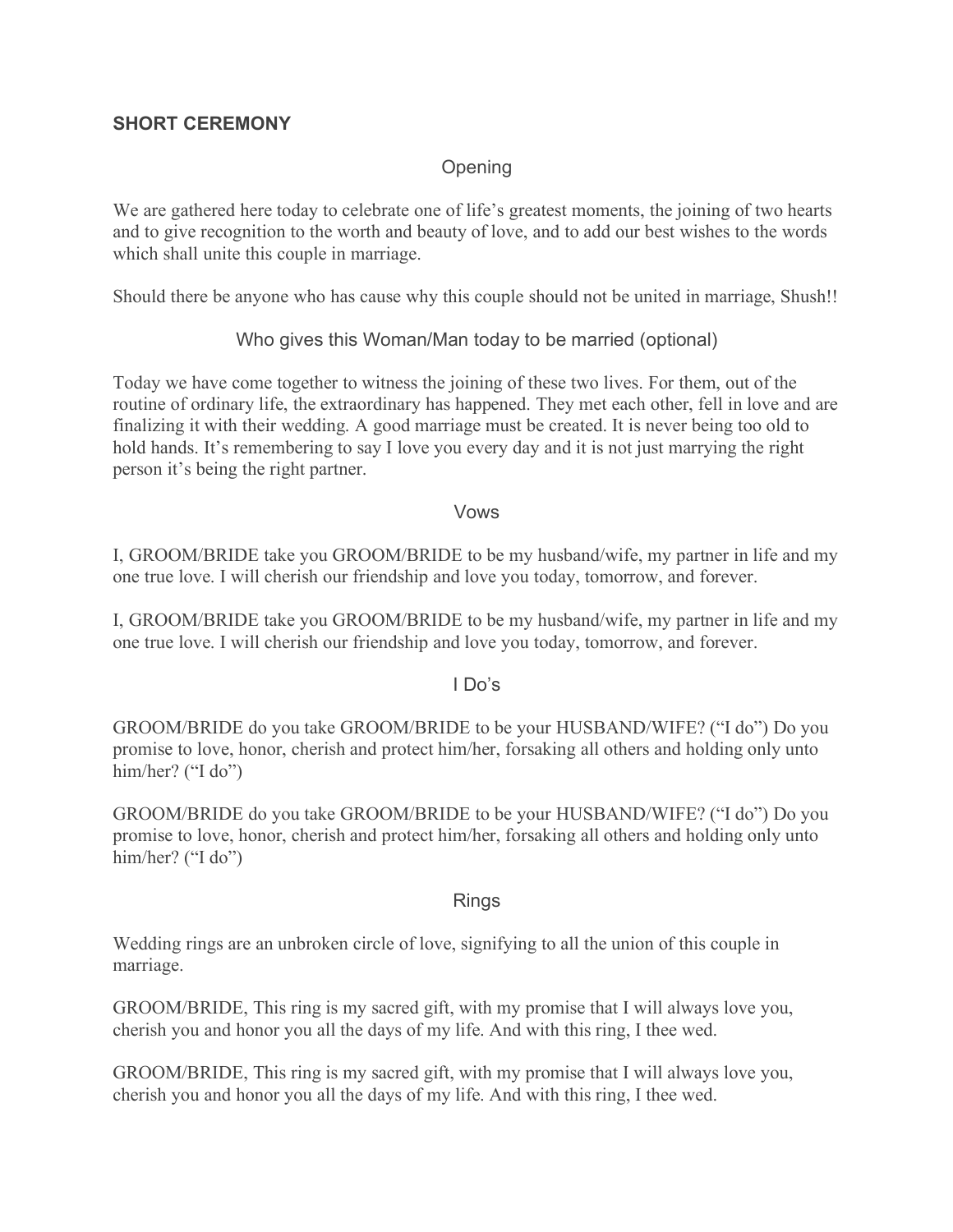# Closing

By the power vested in me, I now pronounce you …………

Kiss

You may kiss your GROOM/BRIDE. I present to you our happy couple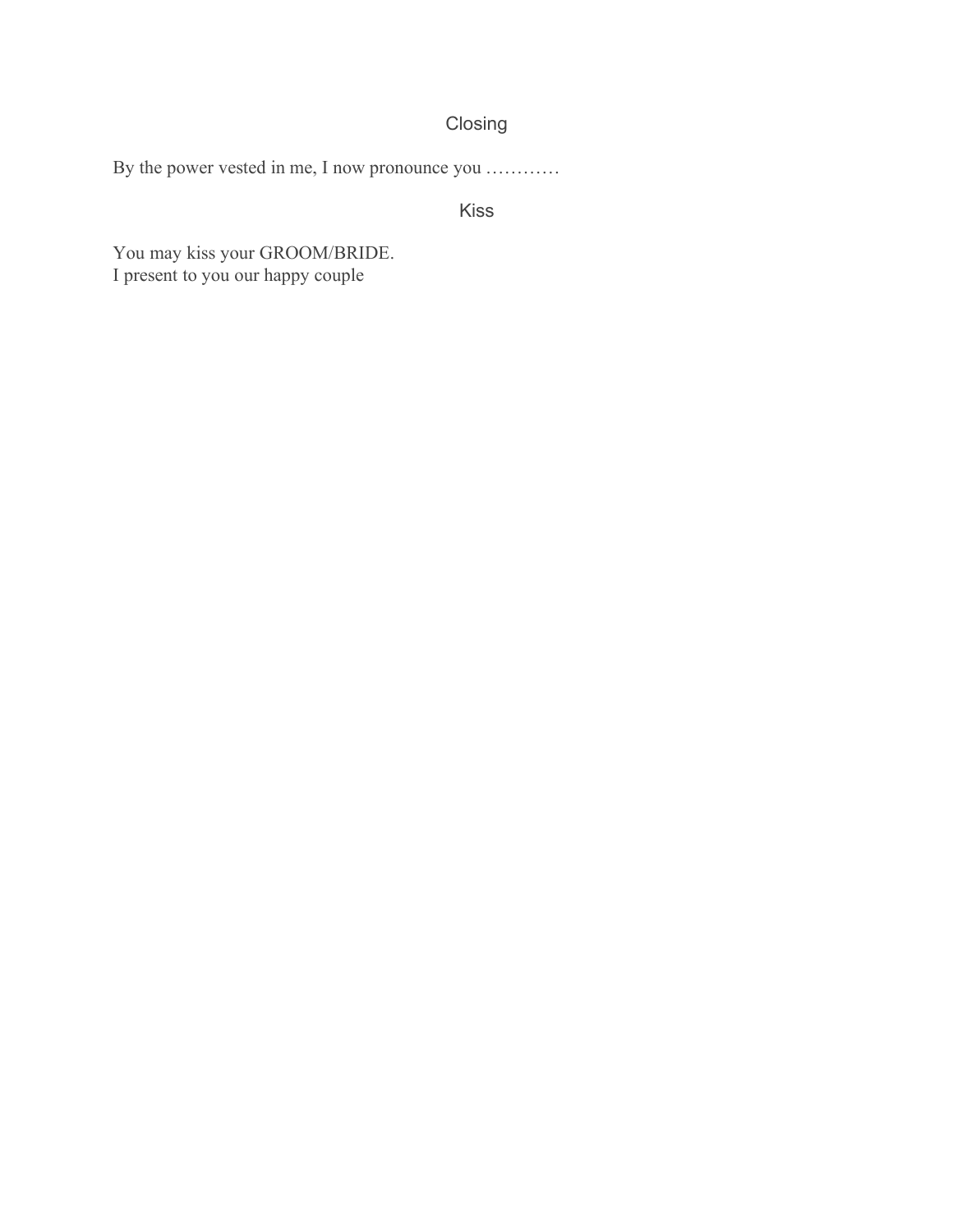#### **FUNNY CEREMONY**

Some wedding sermons are incomplete without anecdotes or comic relief to lighten the mood. For the very chill and playful couple, this type of sermon would not be amiss, so this sample below might just do.

### **Opening**

We are gathered here today to celebrate one of life's greatest moments, the joining of two hearts. In this ceremony today we will witness the joining GROOM/BRIDE and GROOM/BRIDE in marriage.

Today we have come together to witness the joining of these two lives. For them, out of the routine of ordinary life, the extraordinary has happened. They met each other, fell in love and are finalizing it with their wedding today. Romance is fun, but true love is something far more and it is their desire to love each other for life and that is what we are celebrating here today.

But today is also a celebration for the rest of us, for it is a pleasure for us to see love in bloom, and to participate in the union of two people so delightfully suited to one another. And to have a couple of cocktails in the process.

So let's get on with it already!

#### Words of Wisdom

A good marriage must be created.

In marriage, the "little" things are the big things.

It is never being too old to hold hands.

It is remembering to say, "I love you" at least once a day.

It is never going to sleep angry.

It is standing together and facing the world.

It is speaking words of appreciation and demonstrating gratitude in thoughtful ways.

It is having the capacity to forgive and forget.

It is giving each other an atmosphere in which each can grow.

It is a common search for the good and the beautiful.

It is not only marrying the right person — it is being the right partner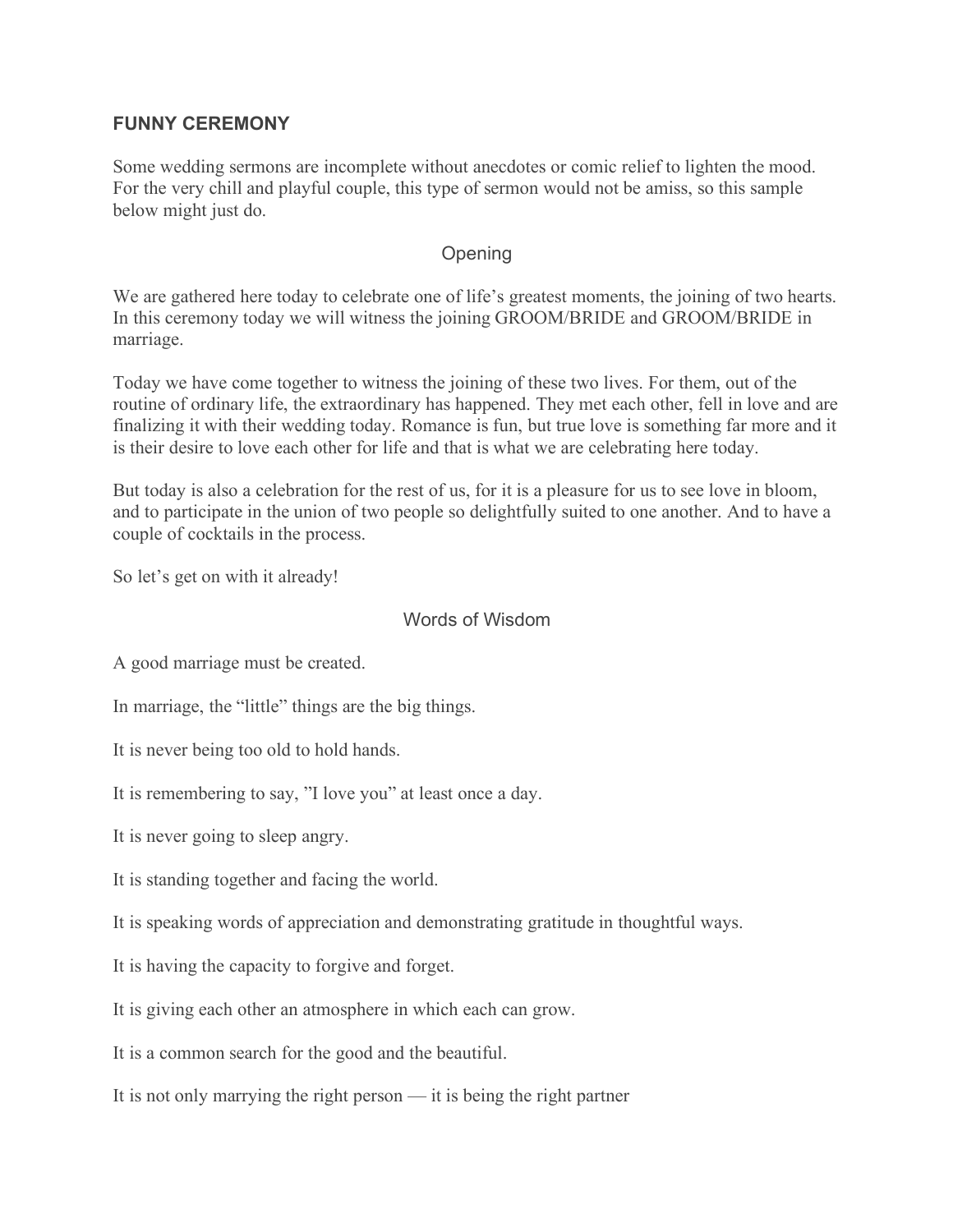VOWS (face each other and hold hands)(repeat after me)

I, GROOM/BRIDE take you GROOM/BRIDE to be my husband/wife, my partner in life and my one true love. I will cherish our friendship and love you today, tomorrow, and forever.

I will trust you and honor you

I will laugh with you and cry with you.

I will love you faithfully

Through the best and the worst,

Through the difficult and the easy.

Whatever may come I will always be there.

As I have given you my hand to hold

So I give you my life to keep

I, GROOM/BRIDE take you GROOM/BRIDE to be my Husband/Wife, my partner in life and my one true love. I will cherish

our friendship and love you today, tomorrow, and forever.

I will trust you and honor you

I will laugh with you and cry with you.

I will love you faithfully

Through the best and the worst,

Through the difficult and the easy.

Whatever may come I will always be there.

As I have given you my hand to hold

So I give you my life to keep

GROOM/BRIDE AND GROOM/BRIDE I would ask that you always treat yourself and each other with respect, and remind yourselves often of what brought you together today.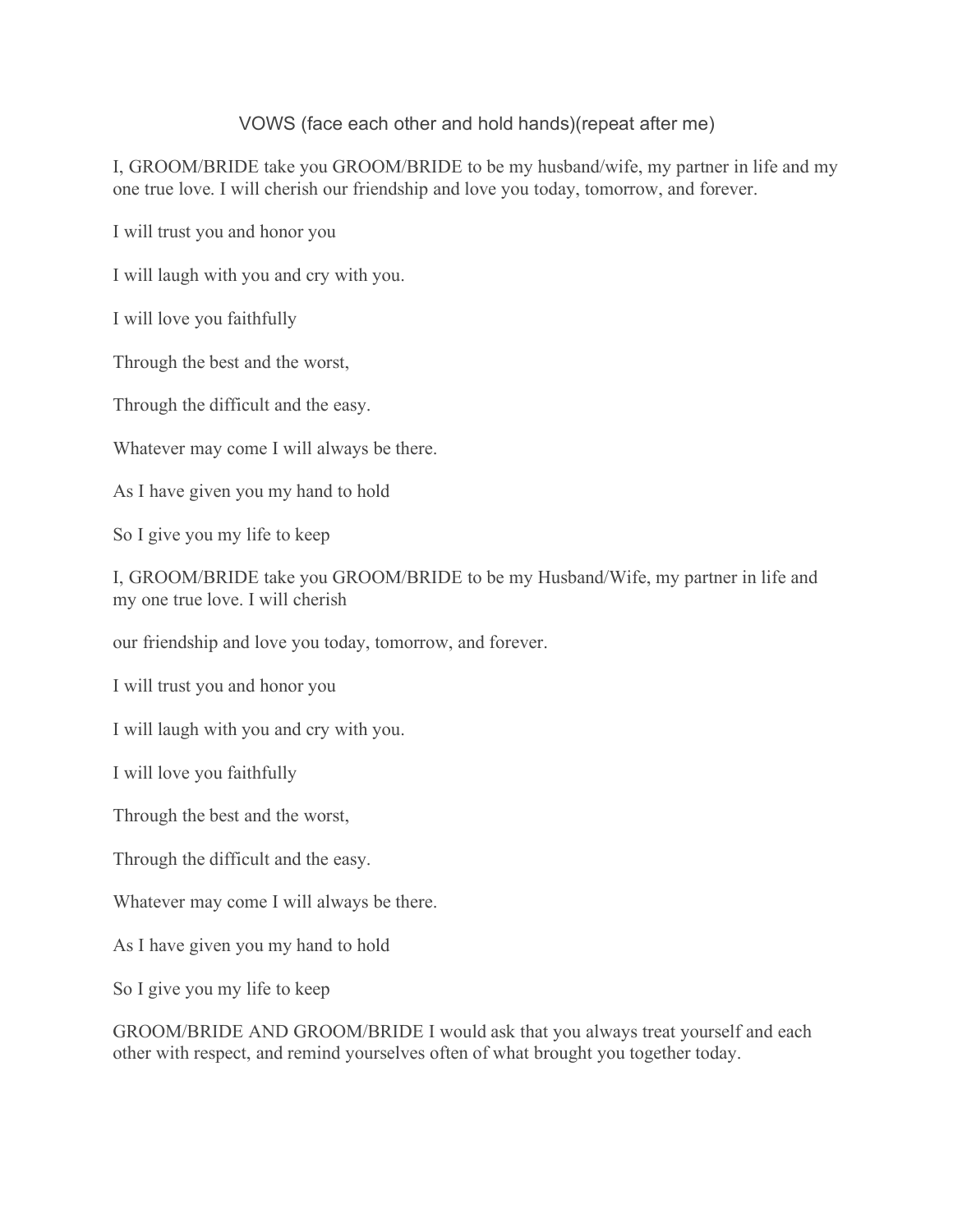Give the highest priority to the tenderness, gentleness, and kindness that your marriage deserves. When frustration and difficulty assail your marriage – as they do to every relationship at one time or another – focus on what still seems right between you, not only the part that seems wrong.

This way, when clouds of trouble hide the sun in your lives and you lose sight of it for a moment, you can remember that the sun is still there. And if each of you will take responsibility for the quality of your life together, it will be marked by abundance and happiness.

### I Do's

GROOM/BRIDE do you take GROOM/BRIDE to be your awful wedded Husband/Wife? ("I do")

Do you promise to love, honor, cherish and protect him/her, and be faithful to him/her? ("I do")

Do you promise to take out the trash and pick up your clothes off the floor? ("I do")

And Do you promise to love him/her even when he/she is cranky("I do")

GROOM/BRIDE do you take GROOM/BRIDE to be your awful wedded Husband/Wife? ("I do")

Do you promise to love, honor, cherish and protect him/her, and be faithful to him/her? ("I do")

Do you Promise not to whine at him/her when he/she forgets to take out the trash or pick up his clothes from the floor? ("I do")

And do you promise to love him/her after he/she has been out all night with the boys/girls? ("I do")

Ring Exchange (who has the rings) (repeat after me)

There are 3 rings of marriage. The wedding ring, The Engagement ring, and the suffering. We hope the latter can be held to a minimum.

I GROOM/BRIDE, take thee, GROOM/BRIDE to be my Husband/Wife, to have and to hold, in sickness and in health, for richer or for poorer, in joy and sorrow, and I promise My love to you. And with this ring, I take you as my Husband/Wife, for as long as we both shall live.

I GROOM/BRIDE, take thee GROOM/BRIDE, to be my Husband/Wife. To have and to hold, in sickness and in health, for richer or for poorer, in joy and sorrow, and I promise My love to you. And with this ring, I take you as my Husband/Wife, for as long as we both shall live.

### Closing Comments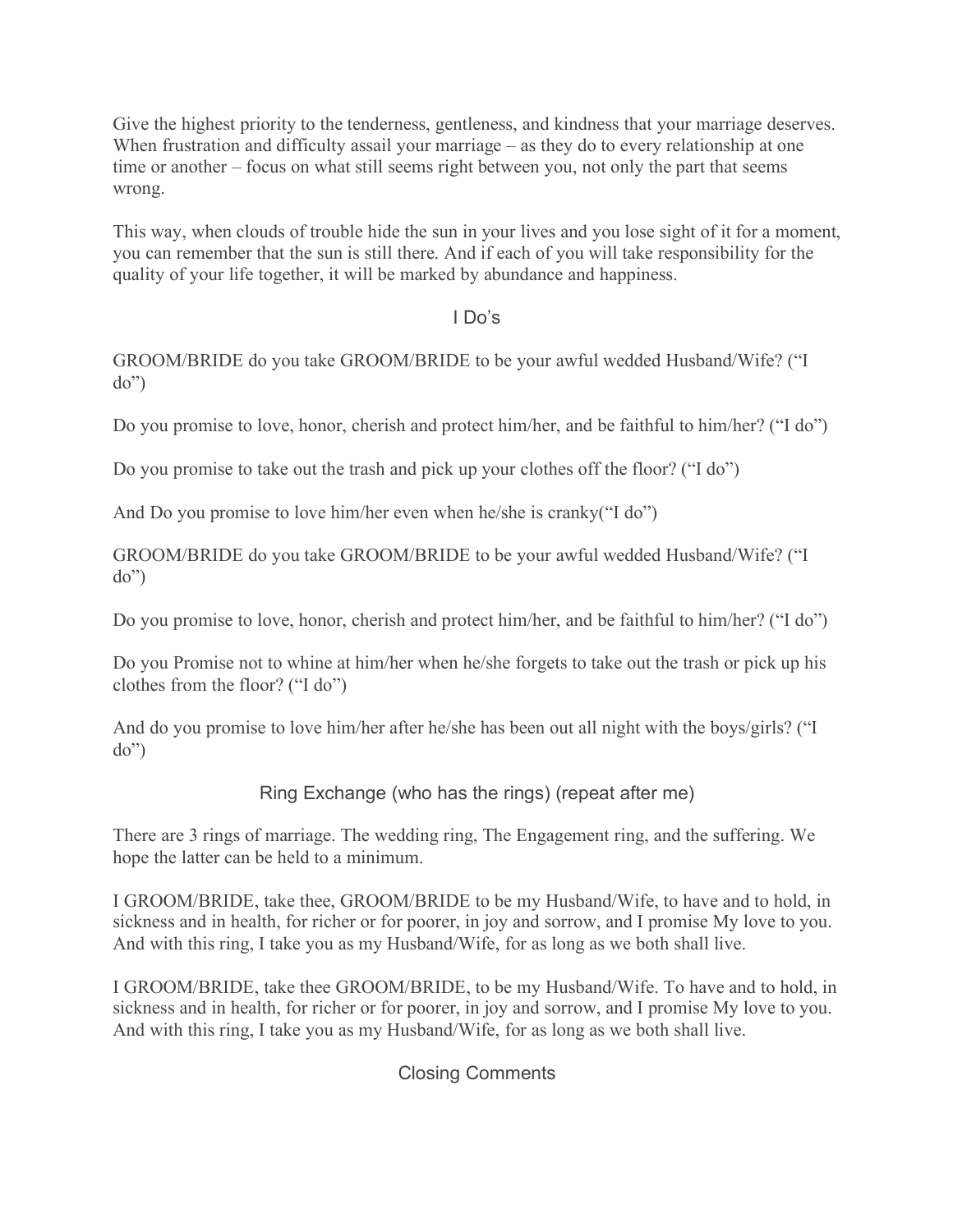To make your relationship work will take love. This is the core of your marriage and why you are here today.

It will take trust, to know, that in your hearts, you truly want what is best for each other.

It will take dedication, to stay open to one another – and to learn and grow together.

It will take faith, to go forward together, without knowing exactly what the future brings.

And it will take commitment, to hold true to the journey you both have pledged to today.

By the power vested in me, I now pronounce you . . . . . .

The Kiss

You may kiss your HUSBAND/WIFE.

I would like to introduce the happy couple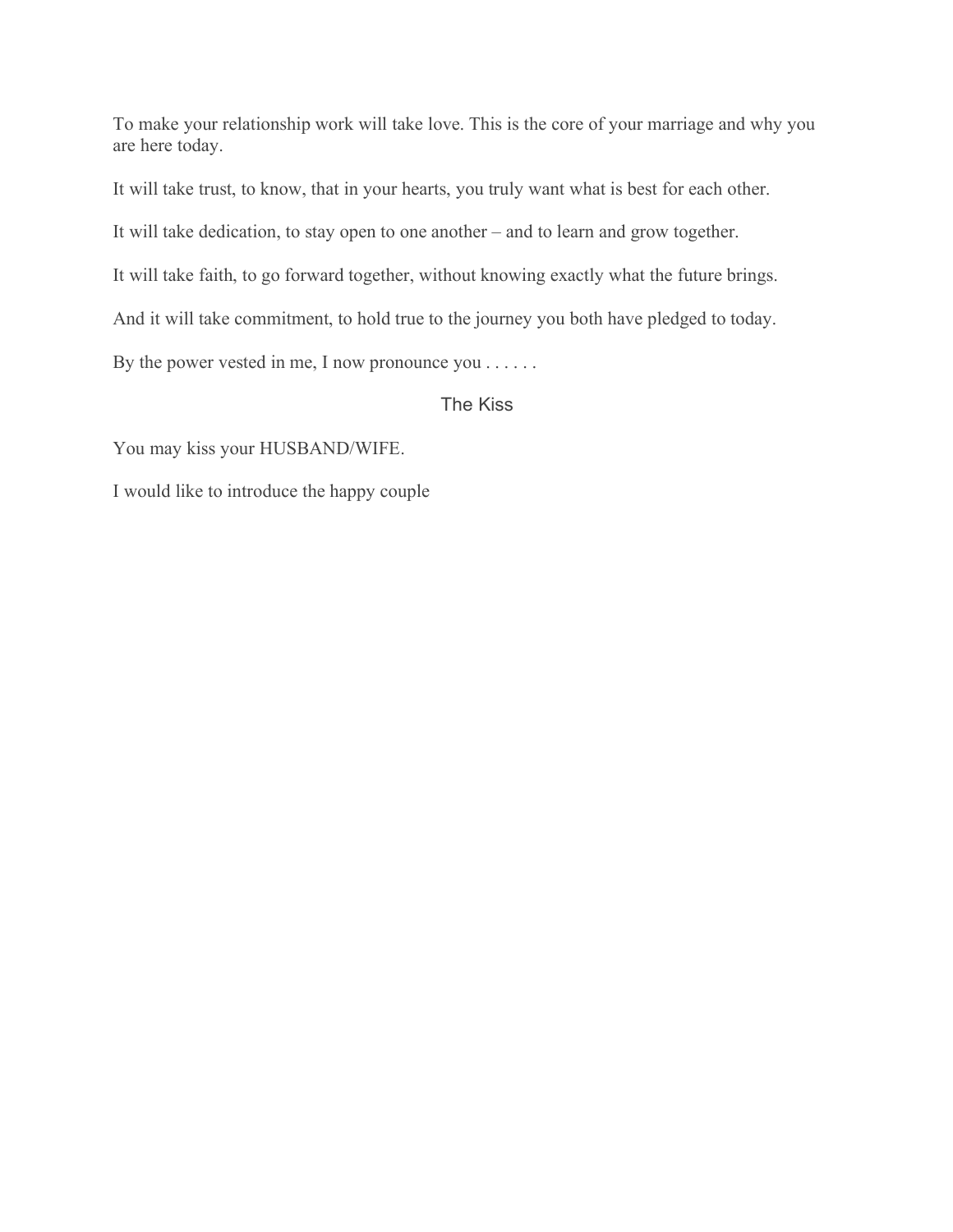### **CHRISTIAN CEREMONY**

A Christian wedding sermon follows a similar outline with most standard weddings, however, the wedding is usually held in a church with a Pastor or Priest officiating. Christian wedding sermons will also include readings from the Bible. Below we have a sample of such a sermon.

#### Opening

We are gathered here today in the sight of God, and the presence of friends and loved ones, to celebrate one of life's greatest moments. We are here to give recognition to the worth and beauty of love, and to add our best wishes and blessings to the words that will unite GROOM/BRIDE and GROOM/BRIDE in holy matrimony.

### Who gives this man/woman to be married (Optional)

GROOM/BRIDE and GROOM/BRIDE, marriage is the most important of all earthly relationships. It should be entered into reverently, thoughtfully and with a full understanding of its sacred nature. Your marriage must stand by the strength of your love and the power of faith in each other and in God. Just as two threads woven in opposite directions form a beautiful tapestry, so to your two lives when merged together will make a beautiful marriage.

### Bible Passage 1

#### **1st Corinthians**

Love is very patient and kind, never jealous or envious, never boastful or proud. Love is never haughty or selfish or rude. Love does not demand it's own way. Love is not irritable or touchy. Love does not hold grudges and will hardly notice when others do it wrong. Love is never glad about injustice but rejoices whenever truth wins out. If you love someone, you will be loyal to them no matter what the costs. You will always believe in them, always expect the best in them, and will always stand your ground in defending them.

VOWS (face each other and hold hands)(repeat after me)

I, GROOM/BRIDE take your GROOM/BRIDE to be my husband/wife, my partner in life and my one true love. I will cherish our friendship and love you today, tomorrow, and forever. I will trust you and honor you I will laugh with you and cry with you. I will love you faithfully

Through the best and the worst, Through the difficult and the easy. Whatever may come I will always be there. As I have given you my hand to hold So I give you my life to keep So help me God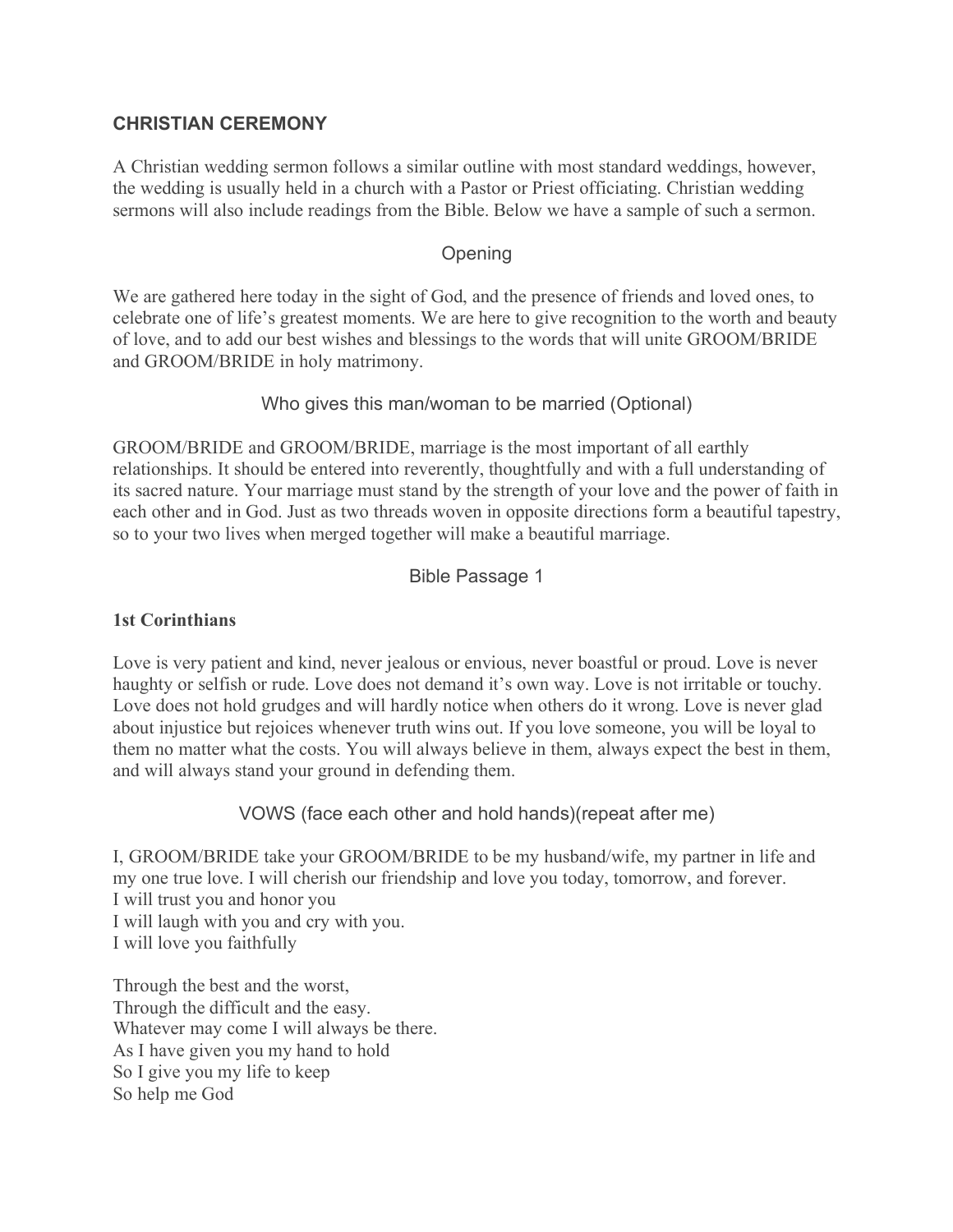I, GROOM/BRIDE take your GROOM/BRIDE to be my Husband/Wife, my partner in life and my one true love. I will cherish our friendship and love you today, tomorrow, and forever. I will trust you and honor you I will laugh with you and cry with you. I will love you faithfully

Through the best and the worst, Through the difficult and the easy. Whatever may come I will always be there.

As I have given you my hand to hold So I give you my life to keep So help me God

### Bible Passage 2

#### **John 4:7-12**

Dear friends, let us continue to love one another, for love comes from God. Anyone who loves is born of God and knows God. But anyone who does not love does not know God—for God is love.

God showed how much he loved us by sending his only Son into the world so that we might have eternal life through him. This is real love. It is not that we loved God, but that he loved us and sent his Son as a sacrifice to take away our sins.

Dear friends, since God loved us that much, we surely ought to love each other. No one has ever seen God. But if we love each other, God lives in us, and his love has been brought to full expression through us.

#### I Do's

GROOM/BRIDE, do you take the GROOM/BRIDE to be your Husband/Wife? ("I do") Do you promise to love, honor, cherish and protect him/her, forsaking all others and holding only unto her forevermore? ("I do")

GROOM/BRIDE, do you take the GROOM/BRIDE to be your Husband/Wife? ("I do") Do you promise to love, honor, cherish and protect him/her, forsaking all others and holding only unto him forevermore? ("I do")

The ring is a symbol of the unbroken circle of love. Love freely given has no beginning and no end, no giver and no receiver for each is the giver and each is the receiver. May these rings always remind you of the vows you have taken.

Ring Exchange (who has the rings)(repeat after me)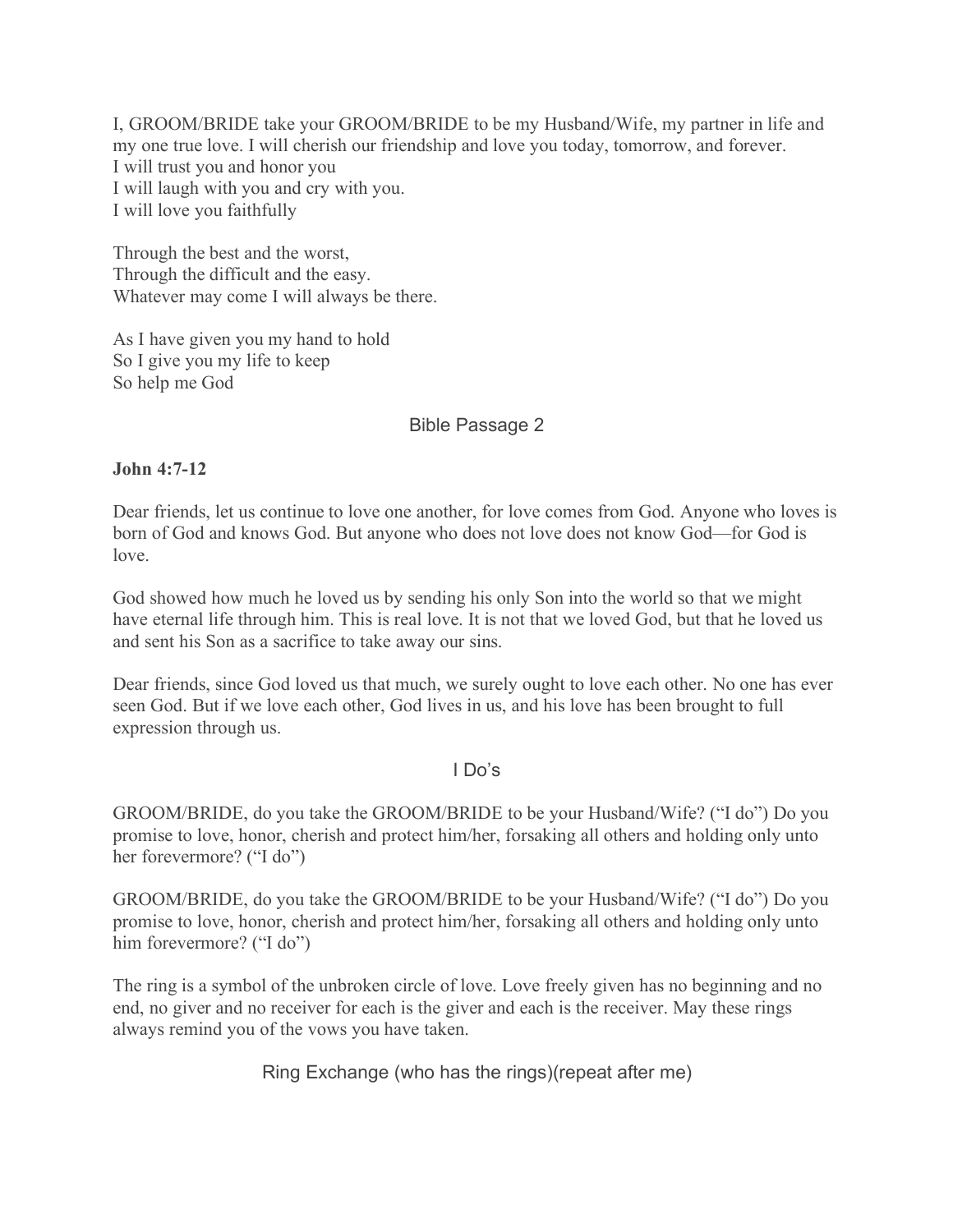I GROOM/BRIDE, take thee, GROOM/BRIDE to be my Husband/Wife- To have and to hold, in sickness and in health, for richer or for poorer, in joy and sorrow, and I promise My love to you. And with this ring, I take you as my Husband/Wife, for as long as we both shall live.

I GROOM/BRIDE, take thee GROOM/BRIDE, to be my Husband/Wife. To have and to hold, in sickness and in health, for richer or for poorer, in joy and sorrow, and I promise My love to you. And with this ring, I take you as my husband/wife, for as long as we both shall live.

# Wedding Prayer

Bless their marriage, O God, as they begin their journey down the road of life together. We don't know what lies ahead for the road turns and bends.

But help them to make the best of whatever comes their way.

Help them to continue to enjoy each other as they did when they first met. Help them to realize that nothing nor no one is perfect and to look for the good in all things and all people including themselves.

Help them to respect each other's likes and dislikes, opinions and beliefs, hopes and dreams and fears even though they may not always understand them.

Help them to learn from each other and to help each other to grow mentally, emotionally, and spiritually.

Help them to realize that no matter what happens to them they will hold on to each other and know that things have a way of working out for the good.

Help them to create for their children a peaceful, stable home of love as a foundation on which they can build their lives.

But most of all, dear God, help them to keep lit the torch of love' that they now share so that by their loving example they may pass on the light of love to their children and to their children's children forever. Amen

# Closing Comments

To make your relationship work will take love. This is the core of your marriage and why you are here today.

It will take trust, to know, that in your hearts, you truly want what is best for each other. It will take dedication, to stay open to one another – and to learn and grow together. It will take faith, to go forward together, without knowing exactly what the future brings.

And it will take commitment, to hold true to the journey you both have pledged to today. By the power vested in me, I now pronounce you . . . . . . .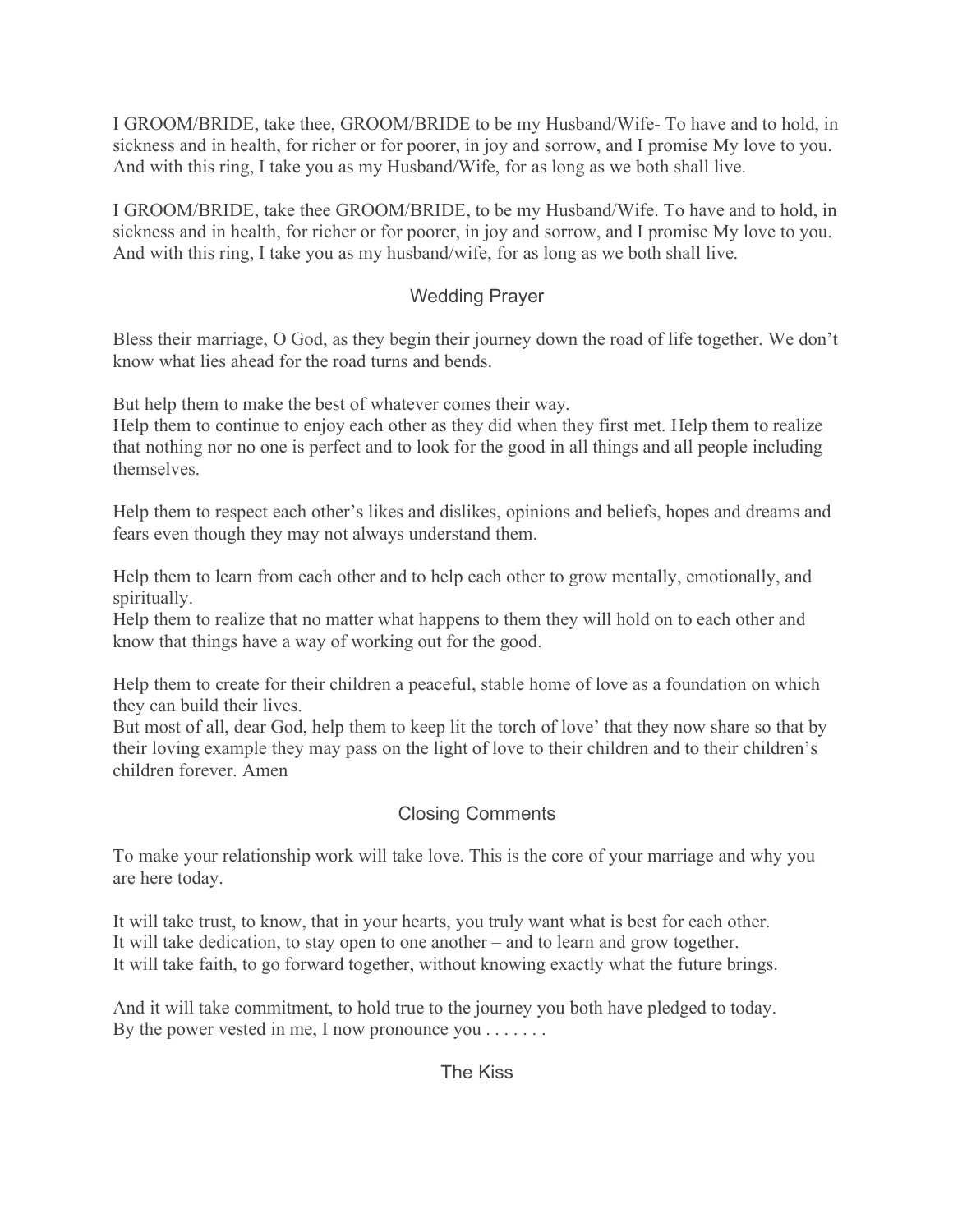You may kiss your Groom/Bride. I would like to introduce the happy couple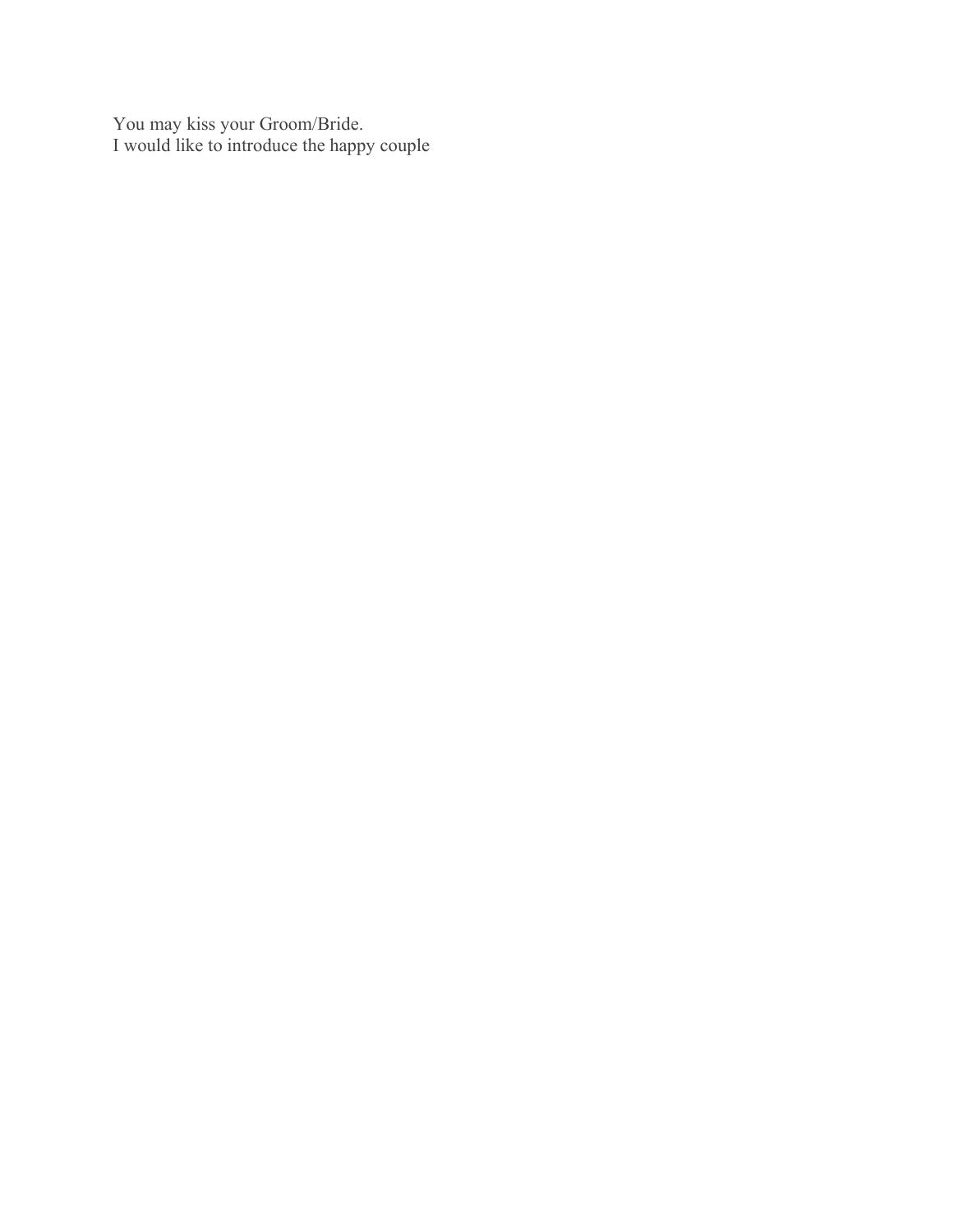### **NONRELIGIOUS CEREMONY**

A non-religious wedding is usually exempt from religious wedding sermons or traditional wedding rituals. For this type of wedding, you will need a non-religious wedding sermon. Below we have a sample to give you an idea.

#### **Welcome**

We are gathered here today to celebrate one of life's greatest moments, the joining of two hearts. In this ceremony today we will witness the joining GROOM/BRIDE and GROOM/BRIDE in marriage.

If there is anyone present who has just cause why this couple should not be united…..Sussh!

Who gives this man/woman to be married today (Optional)

### Opening Comments

Today we have come together to witness the joining of these two lives. For them, out of the routine of ordinary life, the extraordinary has happened. They met each other, fell in love and are finalizing it with their wedding Today.

Romance is fun, but true love is something far more and it is their desire to love each other for life and that is what we are celebrating here today. A good marriage must be created.

In marriage, the "little" things are the big things.

It is never being too old to hold hands.

It is remembering to say, "I love you" at least once a day.

It is never going to sleep angry.

It is standing together and facing the world.

It is speaking words of appreciation and demonstrating gratitude in thoughtful ways.

It is having the capacity to forgive and forget.

It is giving each other an atmosphere in which each can grow.

It is a common search for the good and the beautiful.

It is not only marrying the right person – it is being the right partner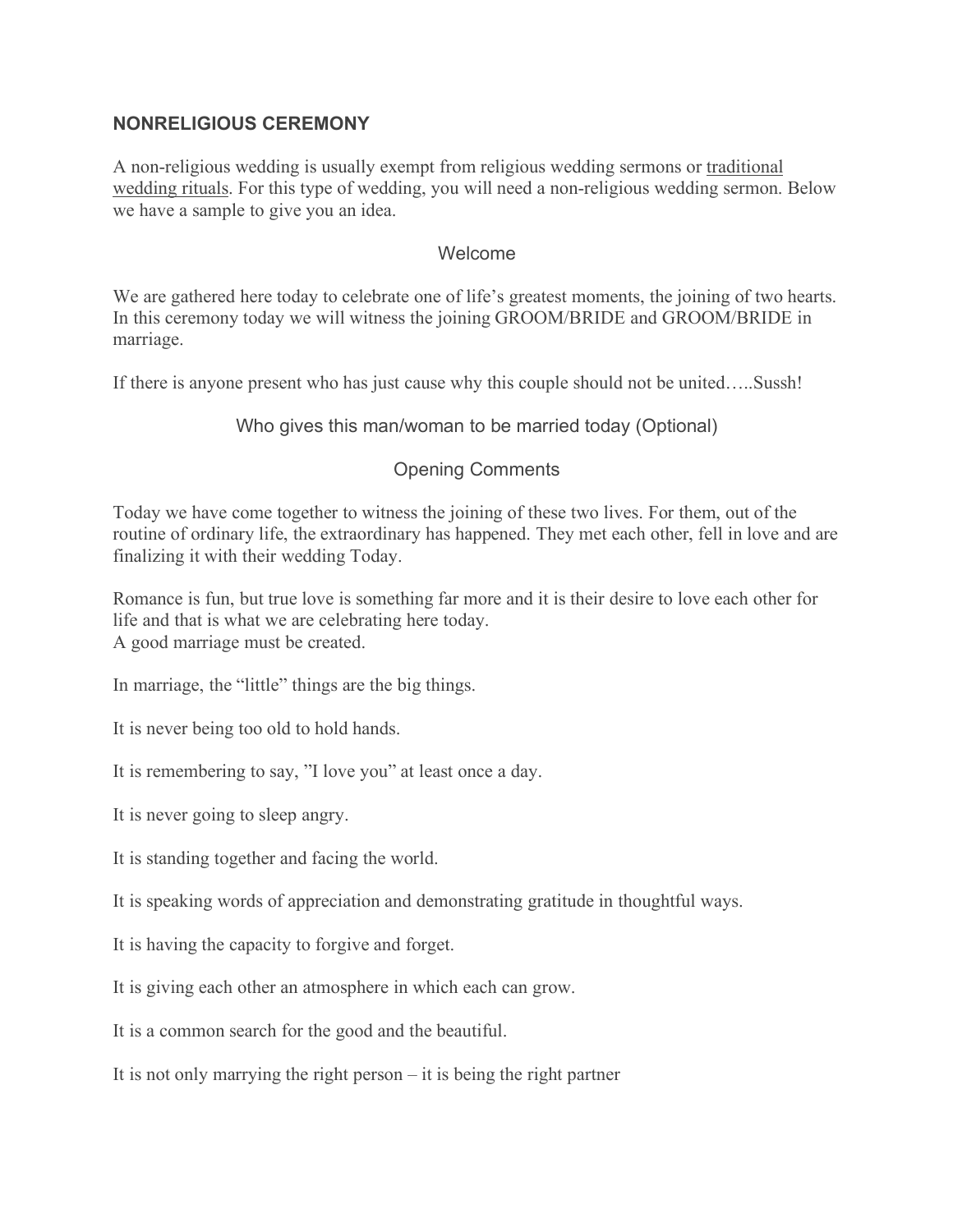VOWS (face each other and hold hands)(repeat after me)

I, GROOM/BRIDE take your GROOM/BRIDE to be my husband/wife, my partner in life and my one true love. I will cherish our friendship and love you today, tomorrow, and forever.

I will trust you and honor you I will laugh with you and cry with you.

Through the best and the worst, Through the difficult and the easy.

Whatever may come I will always be there. As I have given you my hand to hold So I give you my life to keep

I, GROOM/BRIDE take your GROOM/BRIDE to be my Husband/Wife, my partner in life and my one true love. I will cherish our friendship and love you today, tomorrow, and forever.

I will trust you and honor you I will laugh with you and cry with you.

Through the best and the worst, Through the difficult and the easy.

Whatever may come I will always be there. As I have given you my hand to hold So I give you my life to keep

#### Words of Wisdom

GROOM/BRIDE AND GROOM/BRIDE I would ask that you always treat yourself and each other with respect, and remind yourselves often of what brought you together today.

Give the highest priority to the tenderness, gentleness, and kindness that your marriage deserves. When frustration and difficulty assail your marriage – as they do to every relationship at one time or another – focus on what still seems right between you, not only the part that seems wrong.

This way, when clouds of trouble hide the sun in your lives and you lose sight of it for a moment, you can remember that the sun is still there. And if each of you will take responsibility for the quality of your life together, it will be marked by abundance and happiness.

I Do's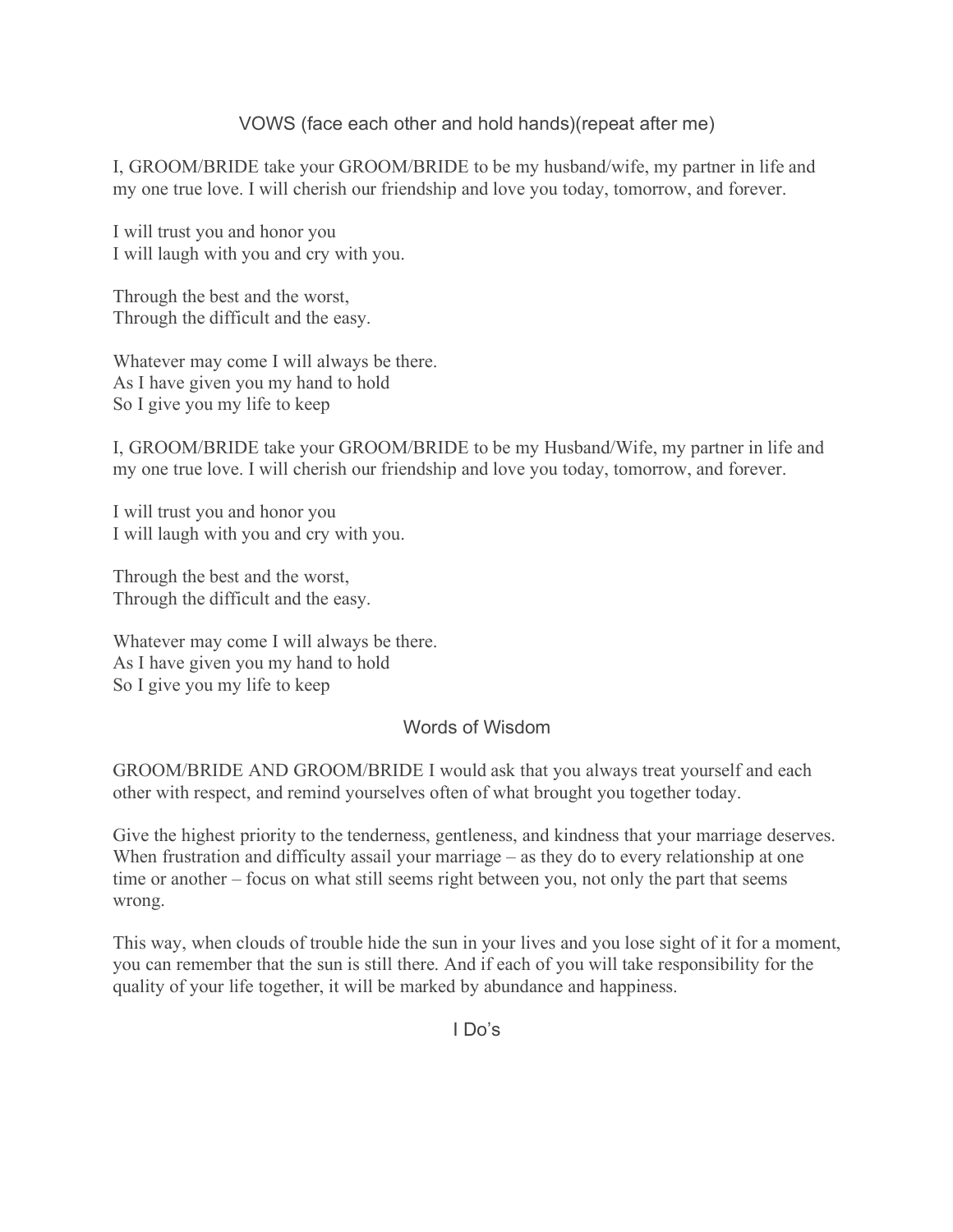GROOM/BRIDE, do you take the GROOM/BRIDE to be your Husband/Wife? ("I do") Do you promise to love, honor, cherish and protect him/her, forsaking all others and holding only unto him/her forevermore? ("I do")

GROOM/BRIDE, do you take the GROOM/BRIDE to be your Husband/Wife? ("I do") Do you promise to love, honor, cherish and protect him/her, forsaking all others and holding only unto him/her forevermore? ("I do")

# Ring Exchange (who has the rings)(repeat after me)

The ring is a symbol of the unbroken circle of love. Love freely given has no beginning and no end, no giver and no receiver for each is the giver and each is the receiver. May these rings always remind you of the vows you have taken.

I GROOM/BRIDE, take thee, GROOM/BRIDE to be my Husband/Wife- To have and to hold, in sickness and in health, for richer or for poorer, in joy and sorrow, and I promise My love to you. And with this ring, I take you as my Husband/Wife, for as long as we both shall live.

I GROOM/BRIDE, take thee GROOM/BRIDE, to be my Husband/Wife. To have and to hold, in sickness and in health, for richer or for poorer, in joy and sorrow, and I promise My love to you. And with this ring, I take you as my husband/wife, for as long as we both shall live.

### Closing Comments

To make your relationship work will take love. This is the core of your marriage and why you are here today.

It will take trust, to know, that in your hearts, you truly want what is best for each other.

It will take dedication, to stay open to one another – and to learn and grow together.

It will take faith, to go forward together, without knowing exactly what the future brings. And it will take commitment, to hold true to the journey you both have pledged to today. By the power vested in me, I now pronounce you . . . . . .

#### The Kiss

You may kiss your Groom/Bride. I would like to introduce the happy couple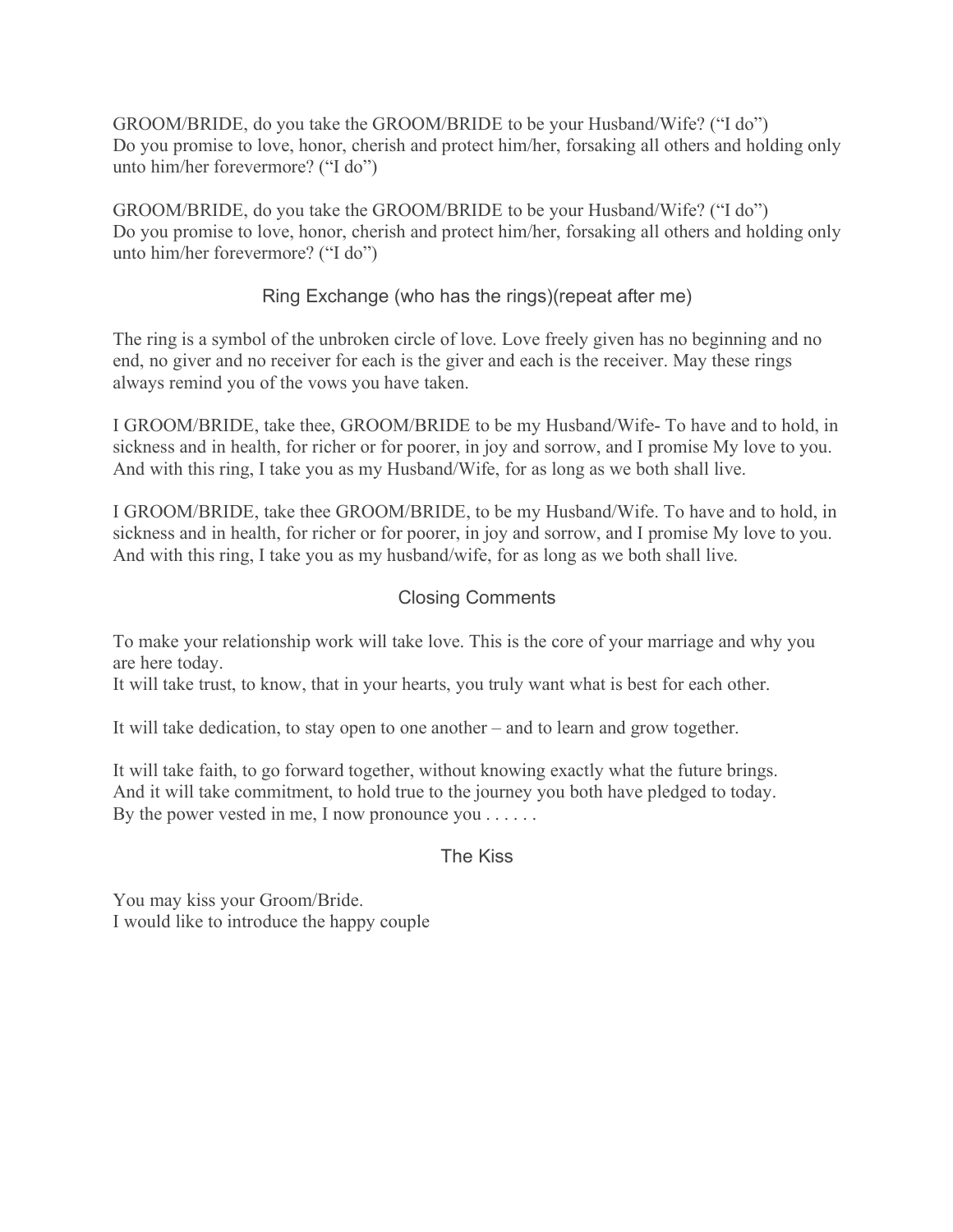### **SECOND MARRIAGE CEREMONY**

A second marriage is completely different from a first marriage, and most times even more serious and more meaningful. Before a second marriage, a lot of time has passed, a lot of water passed under the bridge. There are children, experiences, joys and sometimes even disappointments. However, the love is still present, and this is why a second marriage carries more meaning and so should the wedding sermon. Below is a sample sermon used for a couple who were going the second round.

We stand here, at the beginning of a new thing today, because of the ending of some other things: the ending of solitude and loneliness, the end of the crush of grief, the end of the fear of loving again. We stand here, today, on this glorious afternoon in this glorious spot of creation, because of second chances, because of this God we have who gives second chances to our beloveds.

The fact that you two stand up here this day says something about your confidence in second chances. With this second chance you kind of know what you're in for, or what you may be in for – the good and the bad and the heartbreaking of it. But this love, this relationship, this commitment to each other is compelling, and here you are.

But maybe all of this isn't really about second chances. Maybe it's not about that at all. Maybe it really is about that stuff Paul described: faith and hope and love.

**Faith in each other:** the faith that this is a person I can trust; that this is a person who's been through as much hell as I have and like I have come through to the land of the living; that this is a person I want to waltz with early and often.

Hope that something good was learned the first time around; hope that some of the things that happened before won't happen this time; hope not that

I will change this person, but that I will be changed for the better because I am committed to this person.

And love, that four-letter word we toss about like a frisbee on a spring day. You two know what love is, what real love is. You know how love gets you through the grief and the loss and the disappointment. You know how loves makes a tarnished old piece of life look shiny and new. You have watched each other love your parents; you've watched each other love your brothers and sisters; you've watched each other love and raise your sons. And you admire how each other loves, and you're inspired by that, and you want to be in the midst of all of that adorable radiance.

We may well be here because of second chances, but really, I don't think there's any chance to this at all. You have worked too hard to suggest that your marriage is the offspring of whimsy or serendipity or luck. You have been loved by people who didn't want to see you alone; you've been encouraged by your family and your friends and some professionals; you've been held up